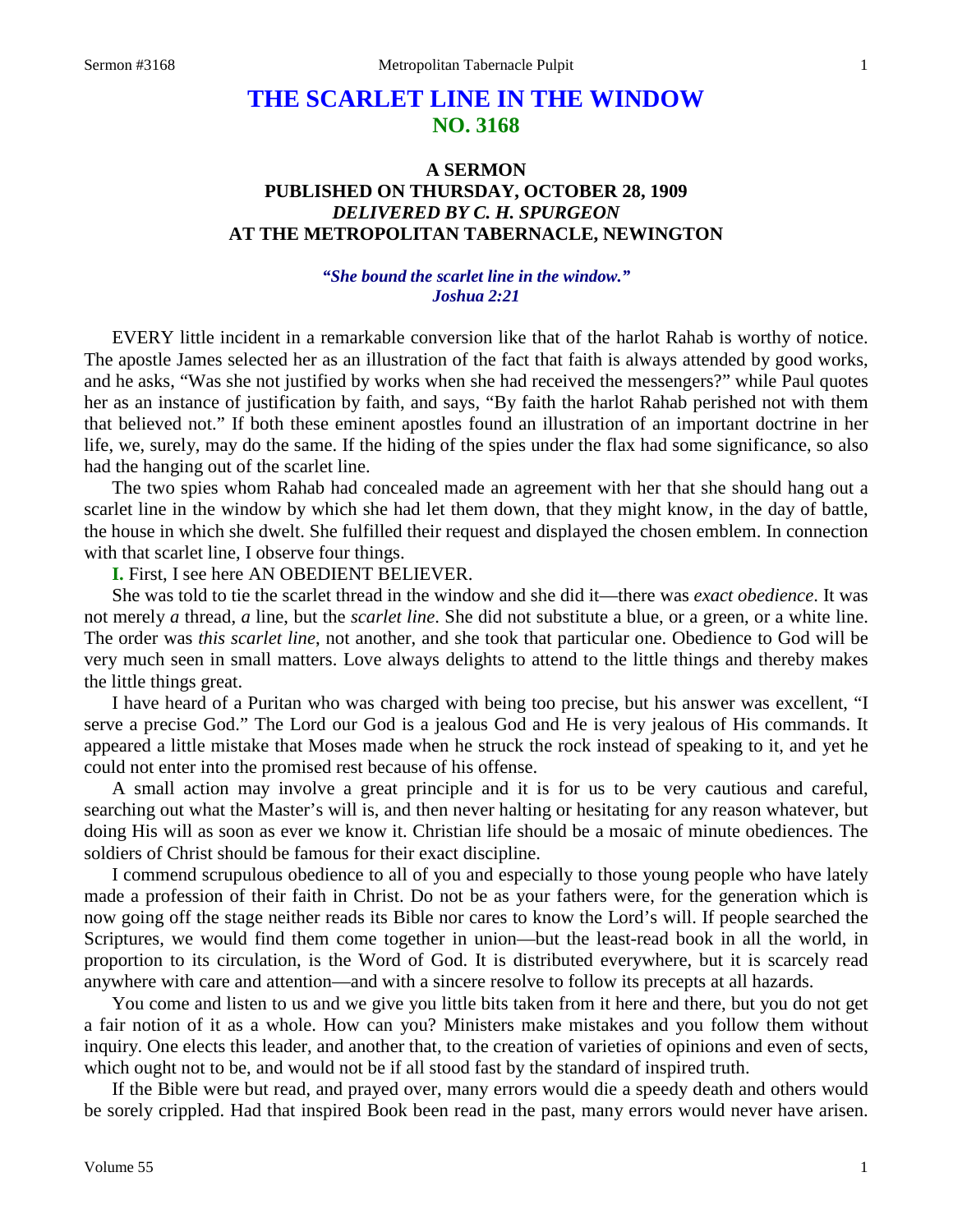Search ye, then, the Book of God, I pray you—and whatever you find there, be sure to attend thereto. At all costs, keep to the Word of God.

Notice, next, that hers was *obedience in a very small matter*. She might have said, "I do not think it is essential to tie a piece of line in my window. Can I not be preserved just as well without it, seeing that I believe in the God of Israel? I have faith and I have shown it by my works by hiding the spies—you cannot suppose for a moment that I shall perish simply because I have not complied with a regulation about a scarlet line."

In this way many, nowadays, inquire whether they may not omit those duties which they consider to be non-essential to salvation. Now this is a question which I never intend to answer for anybody else, because I never intend to ask it on my own account. Whether or not a believer will perish because some known duty or Scriptural ordinance is neglected, is a question which only selfishness would raise.

Are we only to do that which will procure our progress or secure our salvation? Are we so grossly selfish as that? Does a loving child say, "If I refuse to do my father's will, shall I not still be my father's child? Shall I not still be fed and clothed by him?" Only an evil child would talk thus. The true son inquires, "What would my father have me do? I will do it cheerfully for his sake. What does my father forbid? For what he forbids shall be hateful to me." Rise above all questions concerning essential and non-essential, and learn to obey in all things—if it be only tying a scarlet thread in the window, or washing in water, do as you are bidden—and in nothing rebel against the Word of the Lord.

Remember, too, that this small matter of obedience, as some call it, had *an important symbolical signification*. I am not sure that the spies meant by it that the scarlet thread should be the same to Rahab as the blood on the lintel and on the two side posts had been to Israel in Egypt, but it does strike me as being very probable.

Those two men were so acquainted with the Passover, and the sprinkling of the blood, and the consequent preservation of all in this house, that it was very natural that they should give Rahab a sign akin to the token which God had ordained for His people Israel when His angel passed them by in the day of doom.

Therefore, trifling as the color of the cord might seem, it had a deep significance—and even so commands of God, which are little in themselves—are great in symbolic teaching. Great errors have come into the Christian church by the alteration of simple points in God's commands, and therefore, since a little thing in the sign may involve a great thing in the substance, it becomes us to cultivate exact obedience.

"Oh," says one, "but I fear we shall always be in error." Assuredly we shall, unless we endeavor to avoid it. Unless we give abundant attention to the Word of God, we shall fall into mistakes beyond number. Errors are unavoidable if we do not study our perfect Chart, even as it is certain that a man will lose his way if he never inquires about it.

At any rate, we need not rush into mistakes by omitting to use our judgment and to inform our understanding. Ask the Lord to teach you by His Holy Spirit and you will not be taught wrongly. Commit yourself to His instruction and be willing to do what He teaches you—and you will not go amiss.

*This woman's obedience also arose out of real faith* and was the exponent of that faith, for when she tied the scarlet line in the window, she expressed her confidence in the fact that Jericho would be destroyed and that she would be saved, because she had received a promise to that effect. She would not have hidden the spies if she had not believed in their God. And after having done so, if her faith had failed her, she would not have complied with the covenant requirement to hang the scarlet line in the window.

Beloved, obey in faith. The obedience of the slave is worth little. The obedience of the child is precious, for it is the fruit of love. That keeping of God's commands which comes of slavish fear lacks the very heart and bowels of obedience, for love is absent, but as God's dear children, resting alone in Jesus, confiding in your Father's promise, feel that *because you believe you must obey*, not because you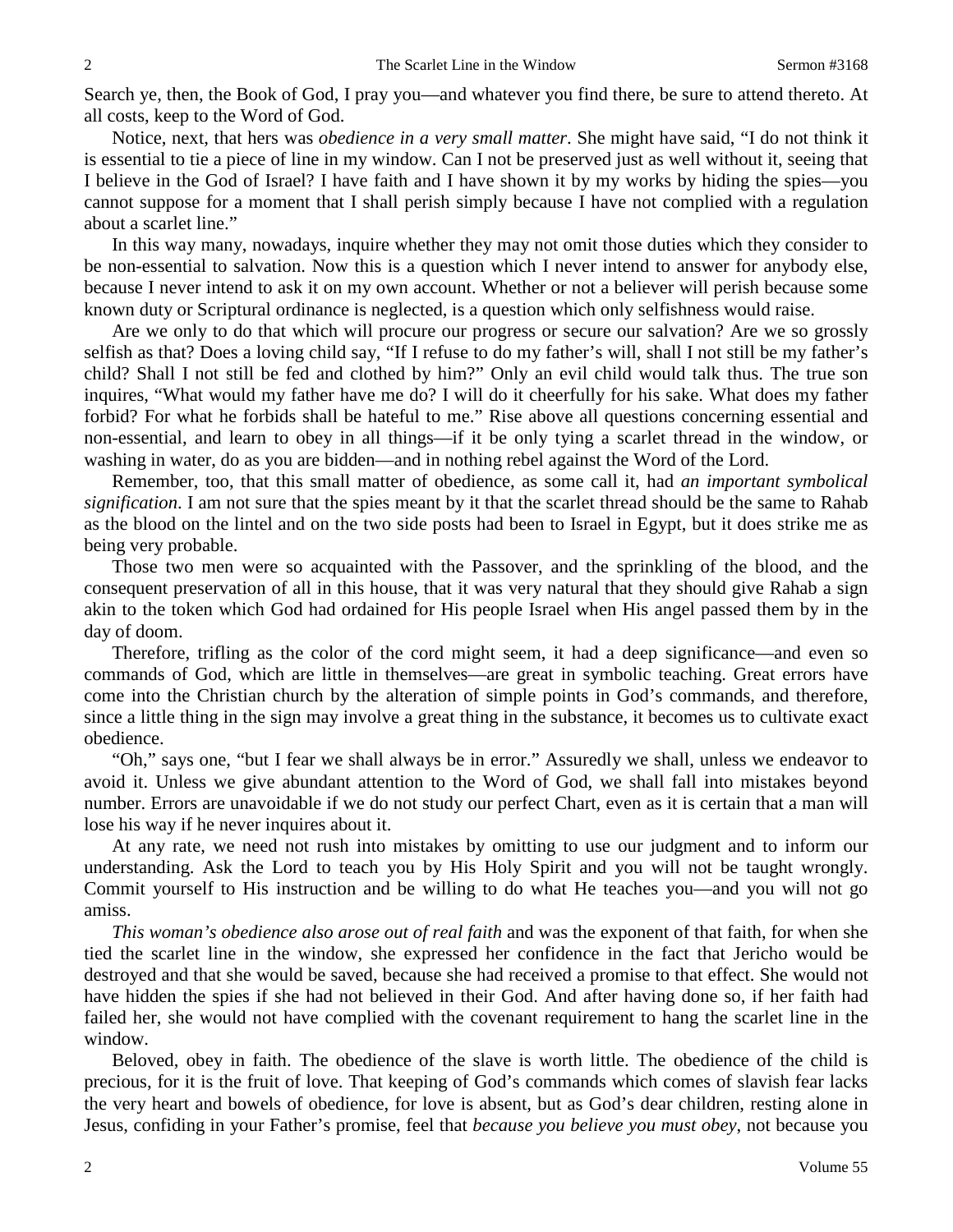dread hell or expect to win heaven through any works of your own—but because you have believed in Jesus to the salvation of your soul and therefore, it is your joy to do His bidding.

Thus I have enlarged upon the first point of the text, that, in the hanging out of the scarlet line, I discern an obedient believer.

#### **II.** Now, secondly, I see here AN APPROPRIATED COVENANT.

These men had made a covenant with her that she would have her life spared, and the lives of her family, if she concealed their secret, and if she tied a scarlet line in the window. As she tied up that line she did, as it were, say, "I claim the covenant that you have made with me."

Beloved, let us speak about this for a moment, for we want more and more to be able to appropriate covenant blessings. How do we appropriate Jesus? *By simple faith*. Faith is the hand which touches the head of the great sacrifice, and lays sin upon it, that sin may no longer lie upon the sinner. Faith grasps Jesus as the Bread of life and makes that Bread to be our own, that we may feed upon it and may live forever. Thus the grand thing for appropriating Christ is to obtain faith and to gain more and more faith.

Do you remember when you first tied a scarlet line in your window and said, "Christ is mine"? I remember the very hour and the precise spot, but many cannot tell the moment or the occasion—nor need they agitate themselves about it if they still continue to tie that line in its place. Still, you do remember that there was such a time when you could say, "Jesus is mine." You apprehended Christ because He had apprehended you.

If such an hour as that has never come to you, may it come even now! Jesus Christ can save you, but He must be appropriated, or He will be no Savior to you. Remember that God the Holy Ghost Himself, though He is the Author of faith, cannot believe for you—you must believe personally for yourself.

Certain persons talk very much of repentance as the gift of the Holy Spirit, and their witness would be true if they would not exaggerate it so as to leave the impression on men's minds that the Holy Ghost repents, and that the sinner has little or nothing to do with it, for that is not true, since it is clear that the Holy Spirit has nothing to repent of—repentance is an act of the repenting sinner's own soul, and faith a personal exercise of the heart, "for with the heart man believeth unto righteousness."

If we do not ourselves repent and believe, Christ is not ours and we are none of His, neither shall we obtain any benefit from His life and death. Tie the scarlet line in your window, for it will not be tied there for you—you must do it with your own hands. And I do pray that, even now, you may have boldness through Christ to say, "Yes, Jesus shall be mine. I dare with humble confidence to appropriate Him for myself, since He is given freely to poor needy sinners—and I am such a sinner."

Faith is the first and grandest way of tying the scarlet line in the window, but let your faith follow on in *the use of the ordinances and means of grace*, for these assist her in laying hold upon Jesus. I have often found it most blessed to sit at the communion table and feel, while I ate the bread and drank the wine, that faith was in active exercise, so that I said to myself "Yes, as certainly as this bread is put into my mouth and goes into my bodily system, so as to become a part of myself, so that nobody can ever take it away—even so I have by faith believed on and received into my soul the incarnate God, and in that way He has become mine, so that none can separate Him from me, or me from Him."

The ordinance itself will not give you Christ, but often does the symbol blessedly enable the soul to realize Jesus and contemplate Him so as to partake of Him. In that draught of wine, so typical of His blood, how often has our soul said, "I rest entirely upon the Redeemer's bloody sacrifice. His substitutionary pangs, griefs, and merits are all my trust before God, and I receive them as my sole reliance for the remission of sin, and take them into my very self, just as I drink of this cup, and thereby the juice of the vine courses through my veins." Continue, beloved friends, thus to appropriate Jesus Christ and let every communion season be a tying of the scarlet line afresh in the window.

Let *your whole life* be a course of action correspondent to the belief that Christ is yours. I am afraid many believers live as though Jesus Christ did not belong to them at all, nor yet the blessings of the covenant. Do you think that we should be so desponding when we have losses in business if we really believed that all things are ours, and if we had tied the scarlet line in the window, and appropriated all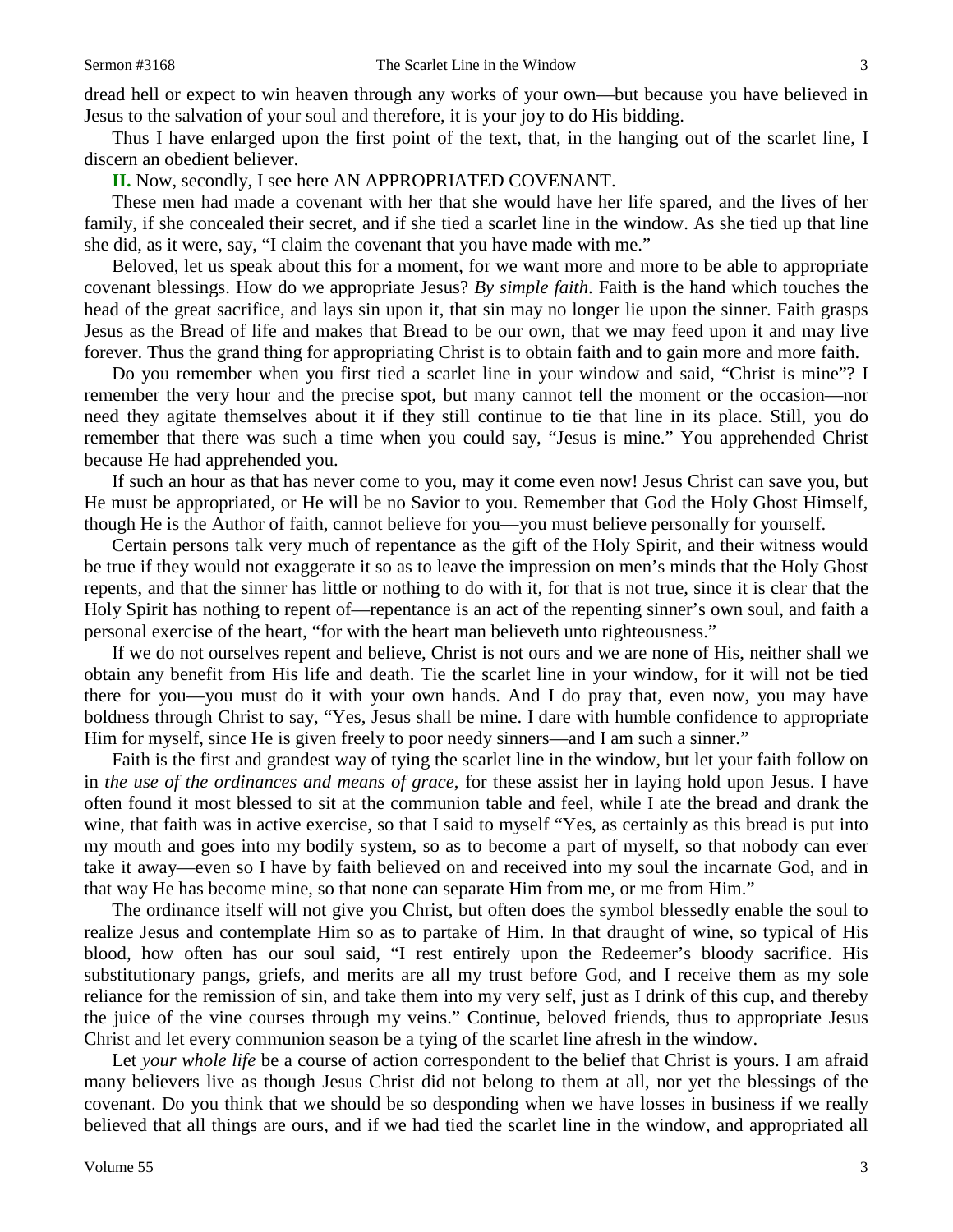things as ours in Christ? Do you think we should be so soon fluttered, and made to doubt whether we are saved or not, in times of temptation, if our faith took a firm grip of Christ and tied the scarlet line in the window fast and firm by claiming the covenant of grace as ours?

Beloved, some of you have only appropriated a part of Christ. You believe you are pardoned, but you scarcely know that you are justified. You are justified and covered with His righteousness, but you have not laid hold upon the sanctification which Jesus gives you. You have a measure of grace, but you have not yet believed that Christ can sanctify you wholly—spirit, soul, and body.

We are stinted and stunted, lean and lethargic, because of our failure to grasp with holy confidence the infinite treasure which is stored up in our all-sufficient Lord. He is ours and all things are ours in Him. "According to your faith be it unto you," is the rule of that great house over which Christ presides. This woman took the covenant which she had made with these men to be hers and showed that she did so by tying the scarlet line in the window. The covenant of grace was made with her and she knew it and believed it, in like manner. O brother in Christ, by a living faith, grasp the promises of God and claim them as your own!

Here let me also say, *let us do this by displaying a corresponding restfulness*. After Rahab had tied the line in her window, we do not read that she did anything else, except bring her father, and her mother, and her brethren under her roof. She did not make preparations to defend the house against the siege. There is no notification that she appealed to the king to have a special guard to protect that part of the wall.

I do not believe that she had a solitary fear, or a moment's terror—the scarlet line was in the window and she felt secure. She had appropriated the promise and she believed it would not be broken. It is a high privilege to dwell peaceably and quietly in the finished work of Christ—and in the sure immutable promise of God, who cannot lie.

Why fret yourselves and question yourselves, and go about with a thousand anxieties when salvation's work was finished on the accursed tree, and Christ has gone into glory and has carried in His perfect work before His Father's face? Why mourn and suspect your safety, when the Lord has raised us up together and made us sit together in heavenly places in Him? We who have believed enter into rest. The peace of God is ours, so let us, by our resting, show that we have tied the scarlet line in our window, have claimed the finished work of Christ, and therefore rest henceforth from our own works as God did from His.

#### **III.** Thirdly, I see here AN OPEN DECLARATION.

Rahab tied the scarlet line, not in some secret part of the house, but *in the window*. It was her public declaration of faith. I do not say that everybody understood what she meant by that—only those understood it who were in the secret with her—and that sufficed. She hung out the red signal from the window where it could be seen by those who needed to see it. It was not that she was ostentatious and wished to attract attention—but she was bound to make a public sign and she did it.

Now, some of you believe in my Lord Jesus and yet you have never united with His people. You are resting in Him, but you are mightily afraid that anybody should know it. Be not ashamed of Jesus! The wonder is that He is not ashamed of you. If He was not ashamed to take upon Him your nature and die for you, you need never blush to own His name. Come forward, you trembling ones, tie the scarlet line in your window and say, "We are His, and we confess it."

Let it be *a scarlet line* that you tie in the window, however—namely an avowal of true faith in His precious blood, a declaration of confidence in atonement by blood—for there are some who profess a sort of faith, but it is not faith in the substitution of Christ. It is unfashionable, nowadays, to believe in the old doctrine of atonement. Modern "culture" has expunged it, or altered it in such a way that no real atonement is left.

There are many who are too advanced to avow the old-fashioned Gospel, but as for us, we tie forever the scarlet line in our window and stand by the truth once delivered to the saints. Our declaration of faith is that we believe in the real and literal substitution of Christ who died, "the just for the unjust, that he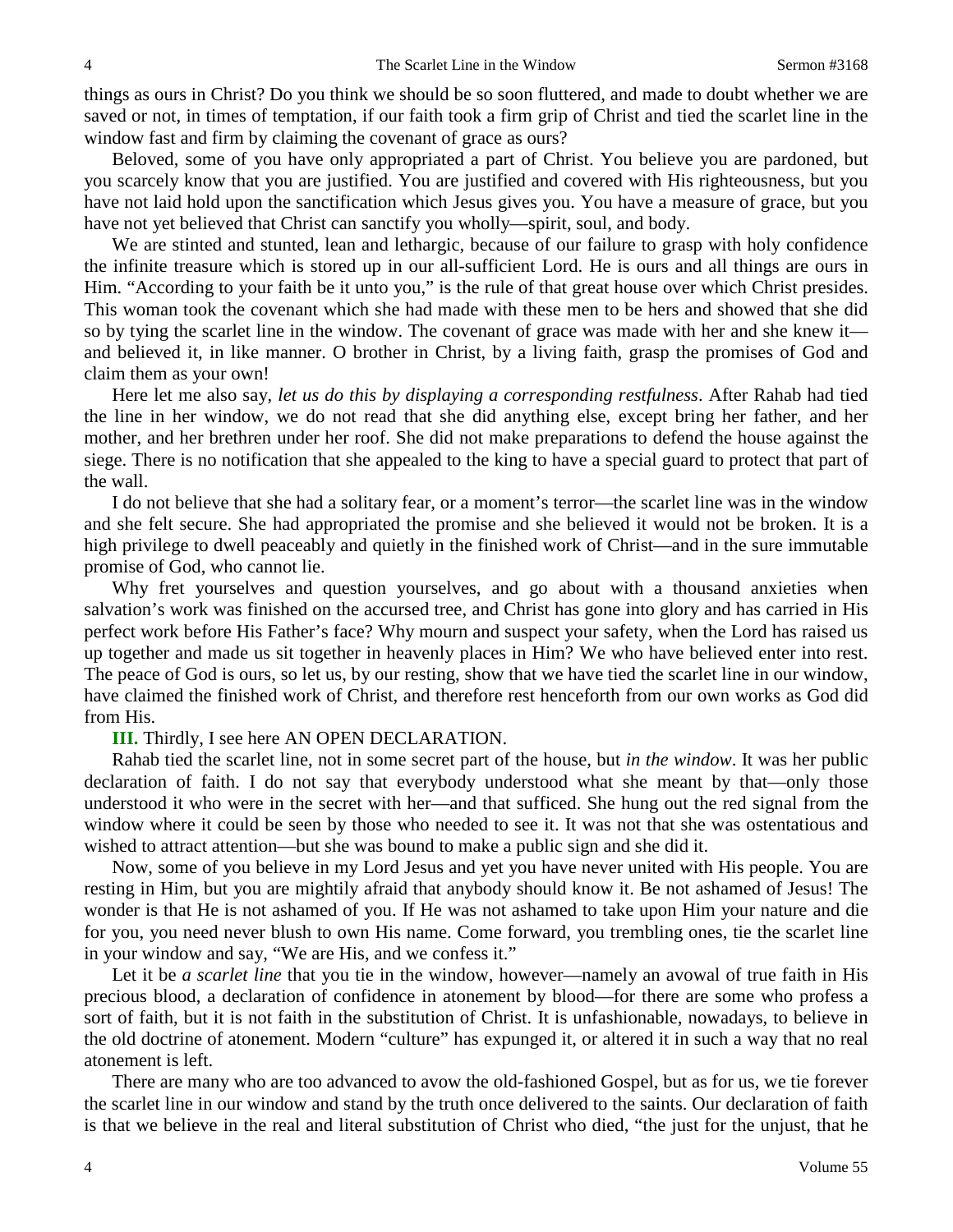might bring us to God." In the midst of a thousand new gospels—none of them worth the breath that utters them—we hold to that ancient Gospel of the prophet Isaiah, "The chastisement of our peace was upon him; and with his stripes we are healed."

Beloved believer, if the doctrine of the sacrifice of Jesus Christ and His substitutionary atonement be indeed your hope, avow it. Avow it boldly and let there be no mistake about it in these evil times. Tie the scarlet line in your window, and if nobody else will see it, your brethren will mark it and be encouraged. If nobody else will be pleased with it, your God will smile upon you and you will be a sweet savor unto Him.

No man, that I know of, saw the blood upon the lintel and the two side posts, at the dead of night, in the land of Egypt, for there were none abroad to look upon it—but God saw it, and it is written, "When I see the blood, I will pass over you." When God sees our simple confidence in His dear Son, and perceives us resting upon His Word, without the admixture of human reason and opinion, then, beloved, He will accept us in the Beloved and our house shall stand when others fall.

Every Christian ought to make his faith in the precious blood visible in many ways. It ought to be manifest in our common conversation. If we are resting in the blood of Jesus, we ought not to be able to talk a quarter of an hour without thoughtful persons perceiving that we are indeed followers of Jesus.

I have heard of a man who was so entertaining and instructive in his conversation that it was said that you could not stand under an archway for five minutes with him, to get out of the rain, without learning something from him. Every Christian ought to be of this sort in a higher style—so that you cannot be with him many minutes without perceiving him to be a man of God.

Of course in the church of Christ, the Christian man ought to hang a scarlet line out of his door at once, and let his fellow worshippers see that he is decided and resolute for the Lord, his God—but he ought to do the same in his business. Customers should soon see that in your shop the common tricks of the trade are detested. The scarlet line is over this door.

In the house, the mistress in the management of her servants, the master as a husband and as a father, should be known to be better than others. There is a certain sect of people called, "the peculiar people." I wish we were all peculiar people in this respect, that the blood mark set us apart as not our own, but bought with a price. The Lord grant that it may be so with us!

**IV.** The last point is this. Here was A DEDICATED HOUSE—a house with a scarlet line in its window.

Coming here, the other afternoon, and walking down one of the back streets, I amused myself by observing how many houses were insured. I noticed the marks of the different Insurance Companies. There was *the sun* on one, with his bright face looking down upon us, as much as to say, "There shall be no loss here." The *globe, the star, the Phoenix—*all were there as seals of safety.

Now there was only one house in Jericho that was insured—and that had for its symbol and mark of insurance a scarlet line tied in the window. What a mercy it is when houses are insured by the grace of God and dedicated to the Lord—the very houses, and much more the inhabitants of those houses. How can you dedicate a house?

I was reading, the other day, that, in Cromwell's time, you could go down Cheapside, at a certain hour in the morning, and you would see the blinds down at every house and hear the families singing, all the way along, "for," says an old divine, "in those days, a drawn blind was the scarlet line in the window."

People knew, as they passed along, that there was an altar erected to God in that house. I am afraid that there are a great many streets in our towns and cities which you might traverse at any hour of the day and not discover a solitary sign of *family prayer* going on. The practice has gone out of fashion even among many who profess to be the people of God—and farewell to any progress in godliness till we bring it back again.

I believe that when the house and the church pull together, things are right. But when religion is made to be a thing of the church and not of the house—when the priest is looked to instead of the father,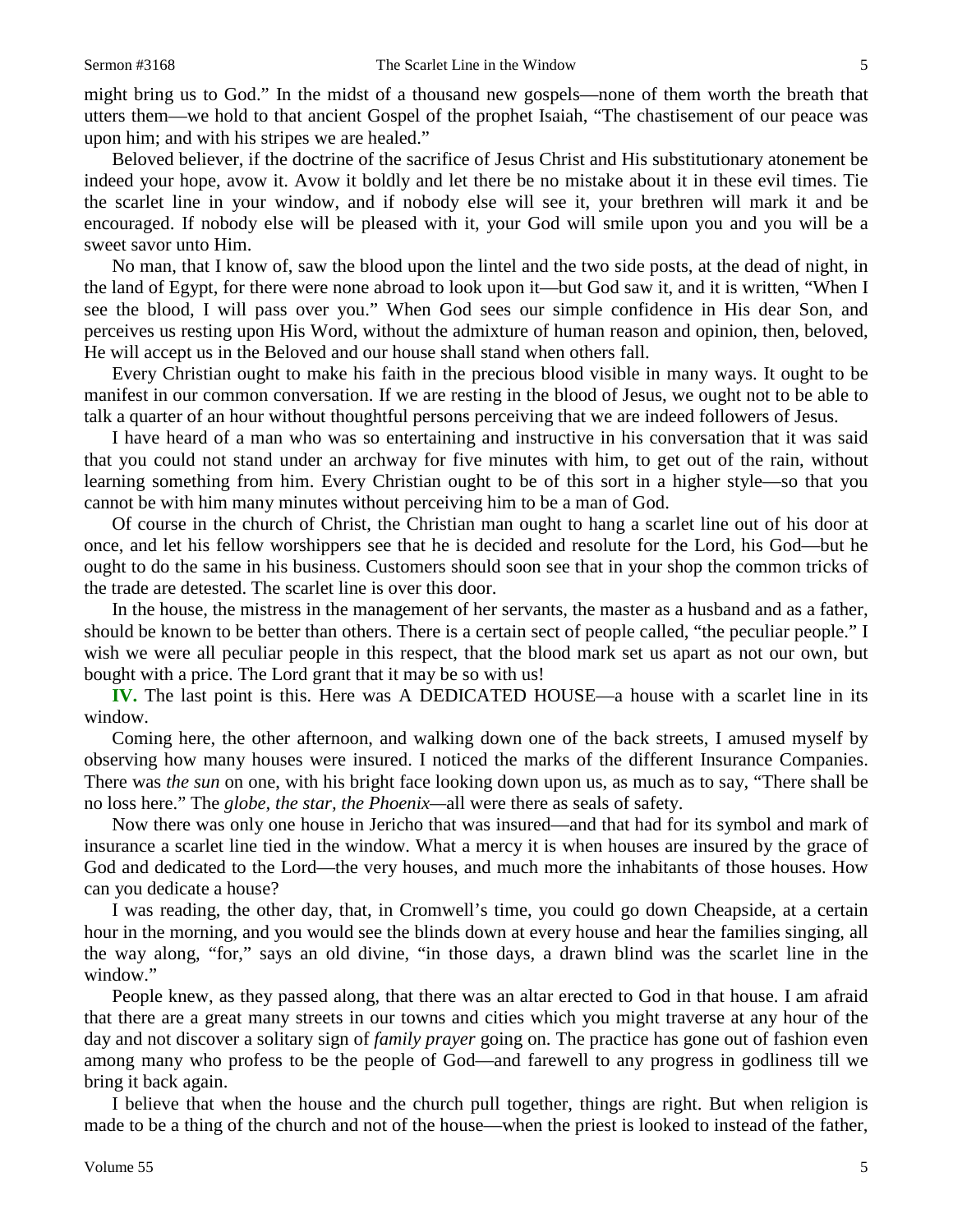when men cease to be priests in their own houses—then the very sinews of vital godliness have been cut. If I had to give up all weekday services and shut up every place of worship in Christendom from Sunday to Sunday, I would prefer to do that rather than lose the morning and evening gatherings of devout households worshipping God.

How much Scotland owes to her family devotions! You need not that I remind you of "The Cotter's Saturday Night." It is the very glory of that country that they do there worship God in their houses. "There is much formality about it," cries one. Well, was there ever anything good which did not degenerate here and there? But I have witnessed, full many a time, the hearty devotion of morning and evening prayer in the North.

I wonder how many houses represented by you come up to Matthew Henry's third standard. He says, "Those who pray, do well." You get up to that, I hope. "Those that read the Scriptures and pray, do better. Those that read the Scriptures, and pray, and sing, do best of all." I think so. This is the scarlet line with the threefold cord to it, and I would that every house hung out that scarlet line as meaning, "This house belongs to King Jesus. The devil need not trouble himself to come here, for the strong man armed keeps his goods in peace."

The beauty of it was that *all inside Rahab's house were saved*. "Come in, dear mother," said she. Who among us could bear the thought of our mother being lost? It breaks our hearts to think of such a thing. My mother lost? Oh, no, that must not be! And your father lost? Oh, have you an unconverted father? I beseech you, give no slumber to your eyelids till you have done all you can to set before him the way of peace and have pleaded for him before God with sighs and tears.

And then she said, "Come in, dear brothers and sisters." I delight in Rahab for loving her household. If you have brothers and sisters who are not yet under the scarlet line, pray to God to bring them in, that all your house may be dedicated to the Most High and without exception, all may dwell beneath the blessed blood-red token which infallibly preserves all who are sheltered beneath it.

I leave this point to notice that there are other things besides family prayer which should be like the scarlet line in the house. For instance, there should be, in every Christian house, a scarlet line put up in *the selecting of the company that is kept*. The Christian should carefully *select his friends and associates*. He should say, "He that tells lies shall not tarry in my sight." As for the drunkard, and the swearer, and those who use unchaste language, let them be what they may—they shall not visit within our doors—we will not tolerate them.

If we are masters of our household, we try to find our children friends whom we should like to be their companions in eternity. Some parents introduce their children to young men and young women who happen to be "very respectable," as they say, but who are worldly and ungodly—and thus they do much to ruin them. It should not be so. Hang the scarlet line over the door, and if they do not love that scarlet line, religious conversation will before long make the place too hot for them. If you talk much of Jesus, the frivolous will consider that they have notice to quit.

A Christian man's house should have a scarlet line over *its reading*. I confess to great sorrow whenever I see, in a Christian man's house, commonly laid about for the use of the girls, that dreadful rubbishing yellow stuff which pollutes every railway bookstall—much of it downright ungodliness and the best of it abominable nonsense—the reading of which is a sheer waste of time.

When there are thousands of good and interesting books to be read, it seems a pity that Christian people should give their time to reading which cannot profit them. Let the asses have their thistles, I never grudge them. And so I will not say that worldlings should not read such books—they suit them let them have them.

I have never murmured at a farmer when I have seen him going along with his great mash of all manner of garbage to give to his hogs—as long as he did not give me a basin of it for dinner, I was satisfied to let the swine have their food. And there are a great many romances and a vast mass of literature which it is vain to deny to ungodly people, for it is after their nature.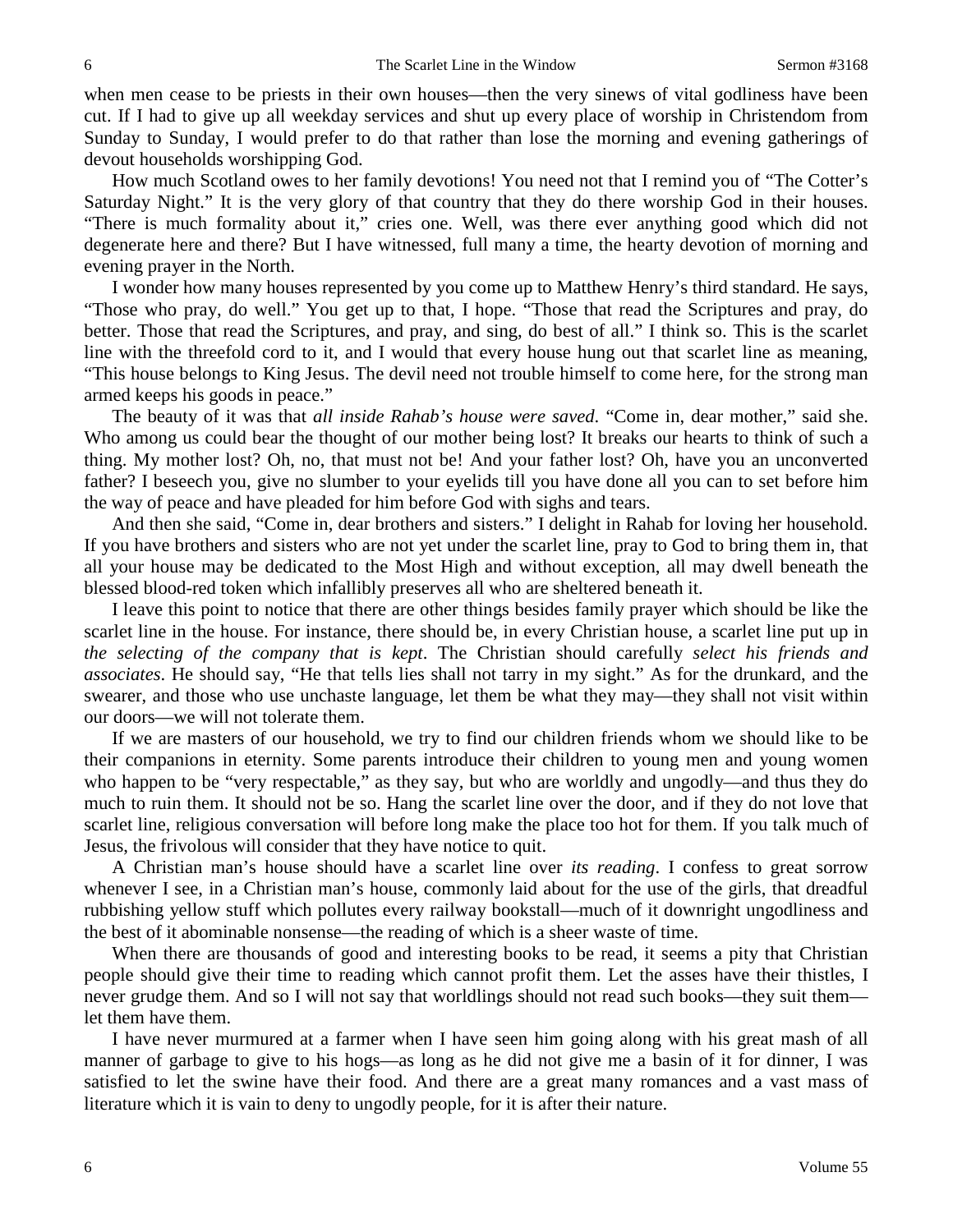But as for us, let us have none of it. I should as soon expect to see the archangel Gabriel feeding out of a hog's trough, as to see one who is a joint-heir with Christ finding his pleasure in books that are half lewd and the other half absurd. Hang a scarlet line over your library door as well as everywhere else.

So let it be with *all amusements*. There are some amusements that we cannot say are absolutely bad in themselves, but they lead to evil. They go up to the edge of the precipice—and there are many who only need to get so far and they are sure to fall over. Besides, they make the Christian so like the worldling that nobody could tell which is which.

Now, tie the scarlet line up. I would do so even as to what *pictures* I would hang up in my house. I am often sad to see, especially in the houses of the poor, Roman Catholic pictures exhibited on the walls, because they happen to be rather pretty and very cheap. Popish publishers have very cleverly managed to get up pictures of the Virgin, and the lying fable of her assumption to heaven, and all sorts of legends of saints and saintesses. And being brightly colored and sold very much under cost, these vile things have been introduced into thousands of houses.

I have seen, to my horror, a picture of God the Father represented as an old man—a conception almost too hideous to mention—yet the picture is hung up in the cottages of England. Whereas the Lord has declared that we should make no image of Him, or represent Him in any way—and the attempt is blasphemous. If you have a bad picture, no matter how good a work of art it is, burn it. And if you have a bad book, no matter how much it may be worth, do not sell it for somebody else to read—tear it in pieces.

Let the Christian hang up the scarlet line and make certain that nobody shall be debauched in mind or body by anything that he tolerates in his house. I may seem to be too severe, but if my Master were to speak out of heaven, He would not rebuke that as a sin on my part—far rather He would say that we need to be much more precise and decided about evil things.

Well, you shall do what you please—you have your own liberty—but "as for me and my house, we will serve the LORD," and the blood red line shall be in my window. My father's father, do I not remember how, when I was a child, I used to hear his prayers for my father and for me? Well do I remember my father's conversion in answer to my grandfather's prayers.

And my father, can I ever forget how he wrestled for us at the mercy seat, and God forbid it should happen that in my son's house, in years to come, there should be no altar to my God! I would sooner be without a tent for myself than without an altar for the Lord. Wherever we are, we must hang up the scarlet line. We cannot expect a blessing if we do not.

Of course I am not speaking to those who are not fathers or heads of households. If they are servants, they cannot help what is done in the house. If they are underlings who have not the power, they cannot arrange as they would. But I am speaking to those who fear the Lord and can do it. Do, beloved, dedicate your house to God from the attic to the cellar. Let there be nothing even in the cellar which you would be ashamed for Jesus Christ to see. Let there be nothing about the house but what shall be so ordered that, if your Lord should come, you could open your door and say, "Come and welcome, Master. There is nothing here that Your servant desires to conceal."

Believe in Jesus, O you who know Him not. And you who know Him, practice what you know. And God bless you! Amen and Amen

### **EXPOSITION BY C. H. SPURGEON**

#### *1 CHRONICLES 21:9-20*

**Verses 9-11.** *And the LORD spake unto Gad, David's seer, saying, Go and tell David, saying, Thus saith the LORD, I offer thee three things: choose thee one of them, that I may do it unto thee. So Gad came to David, and said unto him, Thus saith the LORD, Choose thee*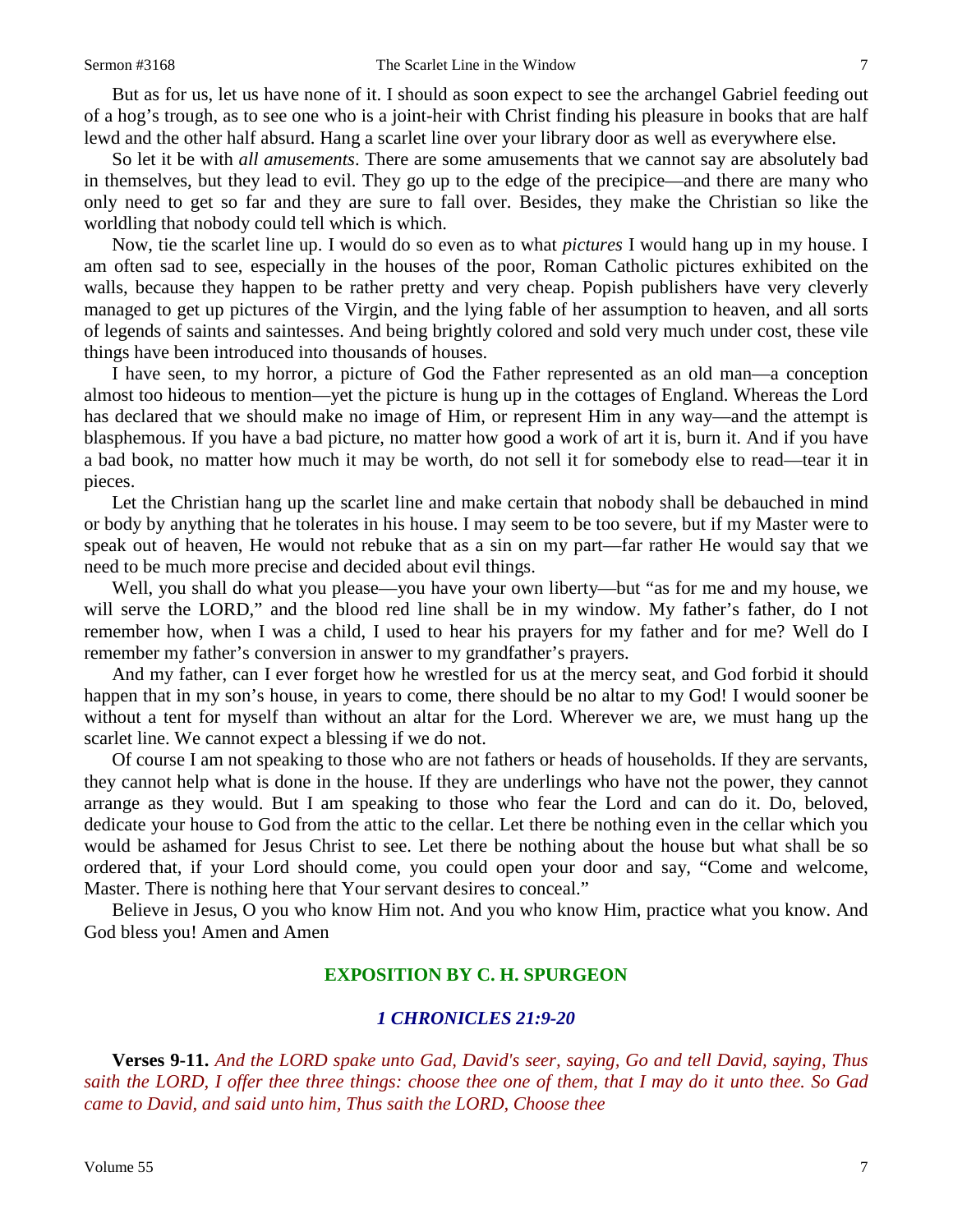David was to choose where there was no choice, for everything proposed to him seemed to be equally bitter.

**12-13.** *Either three years' famine; or three months to be destroyed before thy foes, while that the sword of thine enemies overtaketh thee; or else three days the sword of the LORD, even the pestilence, in the land, and the angel of the LORD destroying throughout all the coasts of Israel. Now therefore advise thyself what word I shall bring again to him that sent me. And David said unto Gad, I am in a great strait: let me fall now into the hand of the LORD; for very great are his mercies: but let me not fall into the hand of man.*

It shows how he was broken down. David's proud heart was humbled, he was entirely submissive to the will of God, he wished to fall into the hands of the Lord.

**14-15.** *So the LORD sent pestilence upon Israel: and there fell of Israel seventy thousand men. And God sent an angel unto Jerusalem to destroy it: and as he was destroying, the LORD beheld,*

It is a very beautiful word—the Lord looked steadfastly on what was being done.

**15.** *And he repented him of the evil, and said to the angel that destroyed, It is enough, stay now thine hand. And the angel of the LORD stood by the threshingfloor of Ornan the Jebusite.*

One of the old inhabitants of the land who had escaped destruction and had his possession on the top of Mount Moriah.

**16-17.** *And David lifted up his eyes, and saw the angel of the LORD stand between the earth and the heaven, having a drawn sword in his hand stretched out over Jerusalem. Then David and the elders of Israel, who were clothed in sackcloth, fell upon their faces. And David said unto God, Is it not I that commanded the people to be numbered? even I it is that have sinned and done evil indeed; but as for these sheep, what have they done? let thine hand, I pray thee, O LORD my God, be on me, and on my father's house; but not on thy people, that they should be plagued.*

Here the great heart of the man who had sinned comes out again—he is no tyrant after all—he is a worthy man to be the Viceroy of the Most High. He has the same spirit that Moses had, when he cried, "If not, blot my name out of the Book of Life." He offers himself, not the innocent for the guilty, but indeed, the guilty for the guilty. As far as he can, he will bear the consequences of his sin.

**18-20.** *Then the angel of the LORD commanded Gad to say to David, that David should go up, and set up an altar unto the LORD in the threshingfloor of Ornan the Jebusite. And David went up at the saying of Gad, which he spake in the name of the LORD. And Ornan turned back, and saw the angel; and his four sons with him hid themselves. Now Ornan was threshing wheat.*

He was busy at his threshing and he saw the angel standing by his own threshing floor .

**20.** *And his four sons with him hid themselves*.

There are great caverns hard by the spot and no doubt, they ran into one of them.

**20-23.** *Now Ornan was threshing wheat. And as David came to Ornan, Ornan looked and saw David, and went out of the threshingfloor, and bowed himself to David with his face to the ground. Then David said to Ornan, Grant me the place of this threshingfloor, that I may build an altar therein unto the LORD: thou shalt grant it me for the full price: that the plague may be stayed from the people. And Ornan said unto David, Take it to thee, and let my lord the king do that which is good in his eyes: lo, I give thee the oxen also for burnt offerings, and the threshing instruments for wood, and the wheat for the meat offering; I give it all.*

And as we are told in the other narrative, as a king gives to a king, so did Araunah unto David. Probably he had been a king, and David had dispossessed him in his conquest of Jebus, but now he proves that he had a royal heart and he offers to give all to King David.

**24-25.** *And king David said to Ornan, Nay; but I will verily buy it for the full price: for I will not take that which is thine for the LORD, nor offer burnt offerings without cost. So David gave to Ornan for the place six hundred shekels of gold by weight.*

Not paid there and then, for he did not carry that amount with him, but fifty shekels of silver were paid that moment to bind their bargain, according to the narrative in the  $2<sup>nd</sup>$  Book of Samuel.